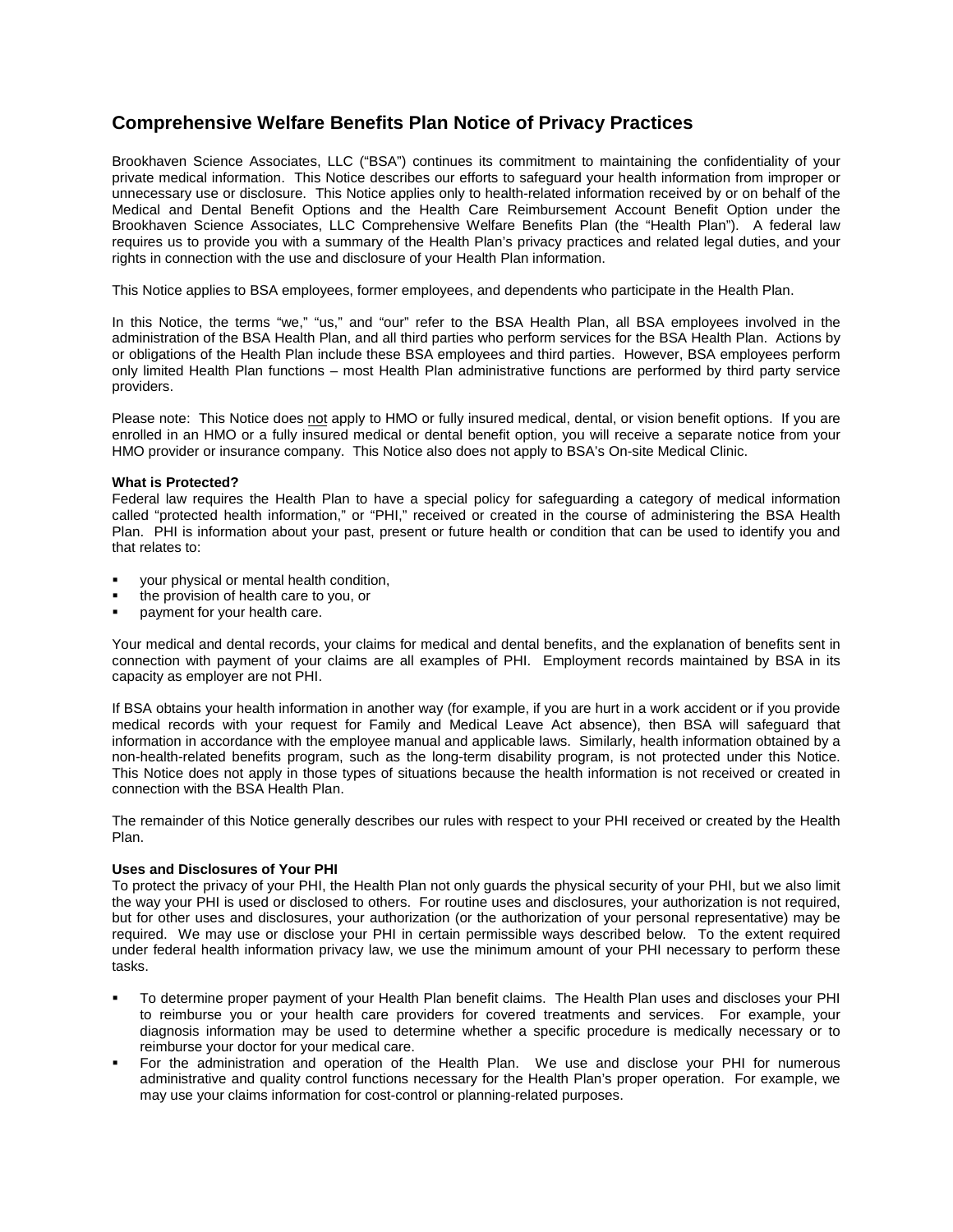- To inform you or your health care provider about treatment alternatives or other health-related benefits that may be offered under a Health Plan. For example, we may use your claims data to alert you to an available case management program if you become pregnant or are diagnosed with diabetes or liver failure.
- To a health care provider if needed for your treatment.For example, we may disclose your prescription information to a pharmacist regarding a drug interaction concern.
- To a health care provider or to a non-BSA health plan to determine proper payment of your claim under the other plan. For example, we may exchange your PHI with your spouse's health plan for coordination of benefits purposes.
- To a non-BSA health plan for certain administration and operations purposes. We may share your PHI with another health plan or health care provider who has a relationship with you for quality assessment and improvement activities, to review the qualifications of health care professionals who provide care to you, or for fraud and abuse detection and prevention purposes.
- To a family member, friend, or other person involved in your health care if you do not object (or it can be inferred that you do not object) to the sharing of your PHI directly relevant to the person's involvement, and, if you are not present or are unable to object due to incapacity or emergency, the disclosure is in your best interest.
- To comply with an applicable federal, state, or local law, including workers' compensation or similar programs.
- For public health reasons, including (1) to a public health authority for the prevention or control of disease, injury or disability; (2) to a proper government or health authority to report child abuse or neglect; (3) to report reactions to medications or problems with products regulated by the Food and Drug Administration; (4) to notify individuals of recalls of medication or products they may be using; or (5) to notify a person who may have been exposed to a communicable disease or who may be at risk for contracting or spreading a disease or condition.
- To report a suspected case of abuse, neglect or domestic violence, as permitted or required by applicable law.
- To comply with health oversight activities, such as audits, investigations, inspections, licensure actions, and other government monitoring and activities related to health care provision or public benefits or services.
- To the U.S. Department of Health and Human Services to demonstrate our compliance with federal health information privacy law.
- To respond to an order of a court or administrative tribunal.
- To respond to a subpoena, warrant, summons or other legal request if sufficient safeguards, such as a protective order, are in place to maintain your PHI privacy.
- To a law enforcement official for a law enforcement purpose.
- For purposes of public safety or national security.
- To allow a coroner or medical examiner to identify you or determine your cause of death.
- To allow a funeral director to carry out his or her duties.
- To respond to a request by military command authorities if you are or were a member of the armed forces.
- To business associates. We may enter into agreements with entities or individuals to provide services (for example, claims processing services) to one or more of the Health Plans. These service providers, called "business associates," may create, receive, have access to, use, and/or disclose (including to other business associates) PHI in conjunction with the services they provide to the Health Plan(s), provided that we have obtained satisfactory written assurances that the business associates will comply with all applicable Privacy Rules with respect to such Health Plan(s).
- For research purposes. We may use or disclose a "limited data set" of your PHI for certain research purposes.

In no event will we use or disclose PHI that is genetic information for underwriting purposes. In addition to rating and pricing a group insurance policy, this means the Health Plans may not use genetic information (including that requested or collected in a health risk assessment or wellness program) for setting deductibles or other cost sharing mechanisms, determining premiums or other contribution amounts, or applying preexisting condition exclusions.

Certain BSA employees may access your PHI to perform administrative functions on behalf of the Health Plan. Absent your written permission however, BSA employees will only use or disclose your PHI as described above. BSA employees will not access your PHI for reasons unrelated to Health Plan administration. BSA does not use your PHI for any employment-related reason without your express written authorization.

State law may further limit the permissible ways the Health Plan uses or discloses your PHI. If an applicable state law imposes stricter restrictions on the Health Plan, we will comply with that state law.

# **Other Uses and Disclosures of Your PHI**

Before we use or disclose your PHI for any other purpose, we must obtain your written authorization. This includes disclosures of PHI containing psychotherapy notes (except as necessary for the Health Plans' treatment, payment and healthcare operating purposes), for many marketing purposes and for any sale of your PHI, each as defined under HIPAA regulations.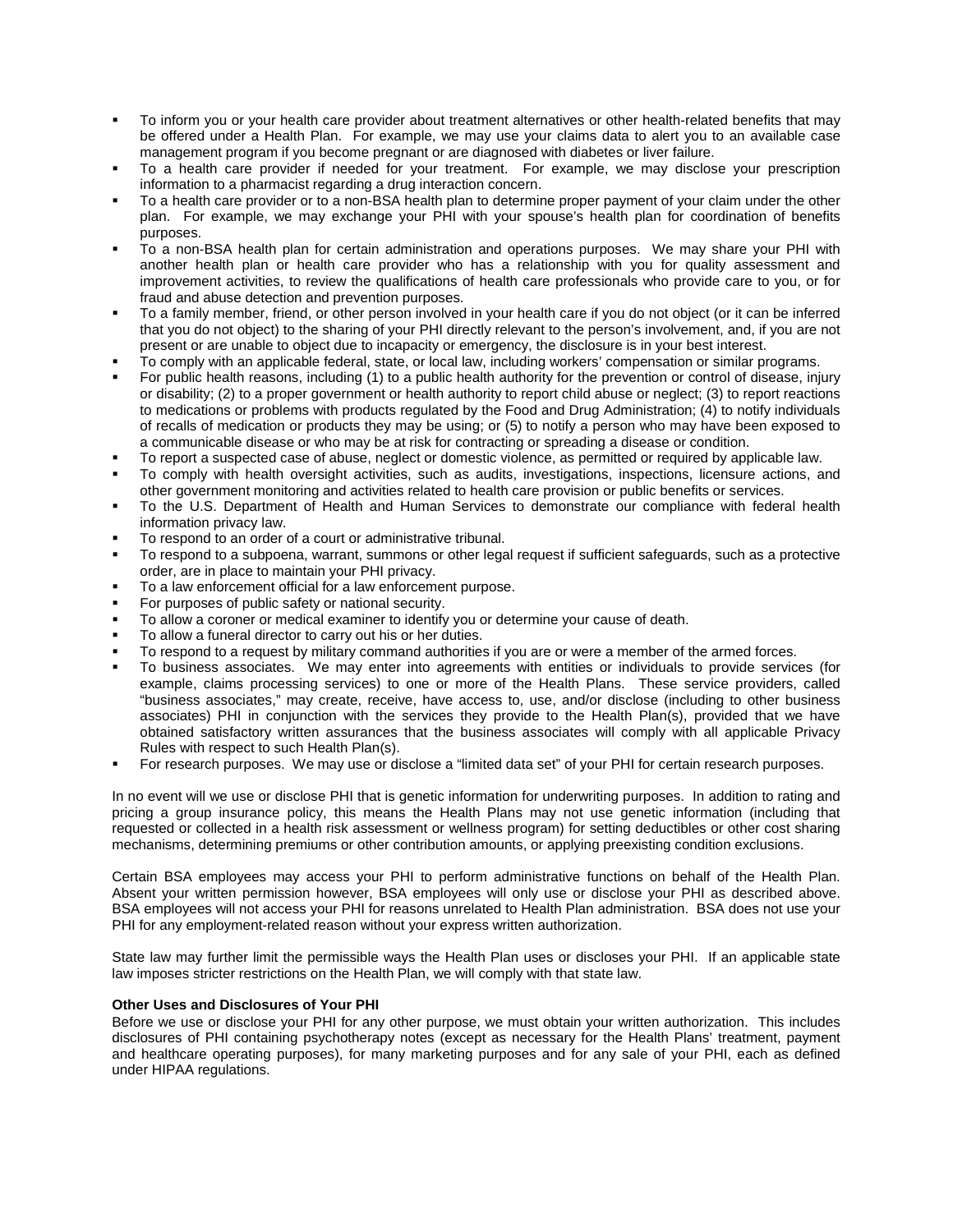You may revoke your authorization, in writing, at any time. If you revoke your authorization, the Health Plan will no longer use or disclose your PHI except as described above (or as permitted by any other authorizations that have not been revoked). However, we cannot retrieve any PHI disclosed to a third party in reliance on your prior authorization.

# **Uses and Disclosures Requiring You to have an Opportunity to Object**

The Plan may share PHI with your family, friend or other person involved in your care, or payment for your care. We may also share PHI with these people to notify them about your location, general condition, or death. However, the Plan may disclose your PHI only if it informs you about the disclosure in advance and you do not object (but if there is an emergency situation and you cannot be given your opportunity to object, disclosure may be made if it is consistent with any prior expressed wishes and disclosure is determined to be in your best interests; you must be informed and given an opportunity to object to further disclosure as soon as you are able to do so).

## **Your Rights**

Federal law provides you with certain rights regarding your PHI. Parents of minor children and other individuals with legal authority to make health decisions for a Health Plan participant may exercise these rights on behalf of the participant, consistent with state law.

- Right to request restrictions: You have the right to request a restriction or limitation on the Health Plan's use or disclosure of your PHI. For example, you may ask us to limit the scope of your PHI disclosures to a case manager who is assigned to you for monitoring a chronic condition. Because we use your PHI only as necessary to pay Health Plan benefits, to administer the Health Plan, and to comply with the law, it may not be possible to agree to your request. *The law does not require the Health Plan to agree to your request for restriction.* However, if we do agree to your requested restriction or limitation, we will honor the restriction until you agree to terminate the restriction or until we notify you that we are terminating the restriction on a going-forward basis.
- You may make a request for restriction on the use and disclosure of your PHI to the Benefits Office. Contact information for the Benefits Office is listed at the end of this Notice. When making such a request, you must specify: (1) the PHI you want to limit; (2) how you want the Health Plan to limit the use, disclosure, or both of that PHI; and (3) to whom you want the restrictions to apply.
- Right to receive confidential communications: You have the right to request that the Health Plan communicate with you about your PHI at an alternative address or by alternative means if you believe that communication through normal business practices could endanger you. For example, you may request that the Health Plan contact you only at work and not at home.
- You may request confidential communication of your PHI by contacting the Benefits Manager. You should send your written request for confidential communication to the Benefits Office at the address listed at the end of this Notice. We will accommodate all reasonable requests if you clearly state that you are requesting the confidential communication because you feel that disclosure in another way could endanger your safety. You must make sure your request specifies how or where you wish to be contacted.
- Right to inspect and copy your PHI: You have the right to inspect and copy your PHI that is contained in records that the Health Plan maintains for enrollment, payment, claims determination, or case or medical management activities, or that we use to make enrollment, coverage, or payment decisions about you.
- However, we will not give you access to PHI records created in anticipation of a civil, criminal, or administrative action or proceeding. We will also deny your request to inspect and copy your PHI if a licensed health care professional hired by the Health Plan has determined that giving you the requested access is reasonably likely to endanger the life or physical safety of you or another individual or to cause substantial harm to you or another individual, or that the record makes references to another person (other than a health care provider), and that the requested access would likely cause substantial harm to the other person. In the unlikely event that your request to inspect or copy your PHI is denied, you may have that decision reviewed. A different licensed health care professional chosen by the Health Plan will review the request and denial, and we will comply with the health care professional's decision. You may make a request to inspect or copy your PHI by contacting the Benefits Manager. You have a right to choose what portions of your information you want copied and to receive. Your written request should be sent to the Benefits Office at the address at the end of this Notice. We may charge you a fee to cover the costs of copying, mailing or other supplies directly associated with your request. You will be notified of any costs before you incur any expenses.
- Right to amend your PHI: You have the right to request an amendment of your PHI if you believe the information the Health Plan has about you is incorrect or incomplete. You have this right as long as your PHI is maintained by the Health Plan. We will correct any mistakes if we created the PHI or if the person or entity that originally created the PHI is no longer available to make the amendment.
- You may request amendments of your PHI by contacting the Benefits Manager. Your written request to amend your PHI should be sent to the Benefits Office at the address listed at the end of this Notice. Be sure to include evidence to support your request because we cannot amend PHI that we believe to be accurate and complete. The Plan may deny the request if it is determined that the PHI is: (i) correct and complete; (ii) not created by the Plan or its vendor and/or not part of the Plan's or vendor's records; or (iii) not permitted to be disclosed. Any